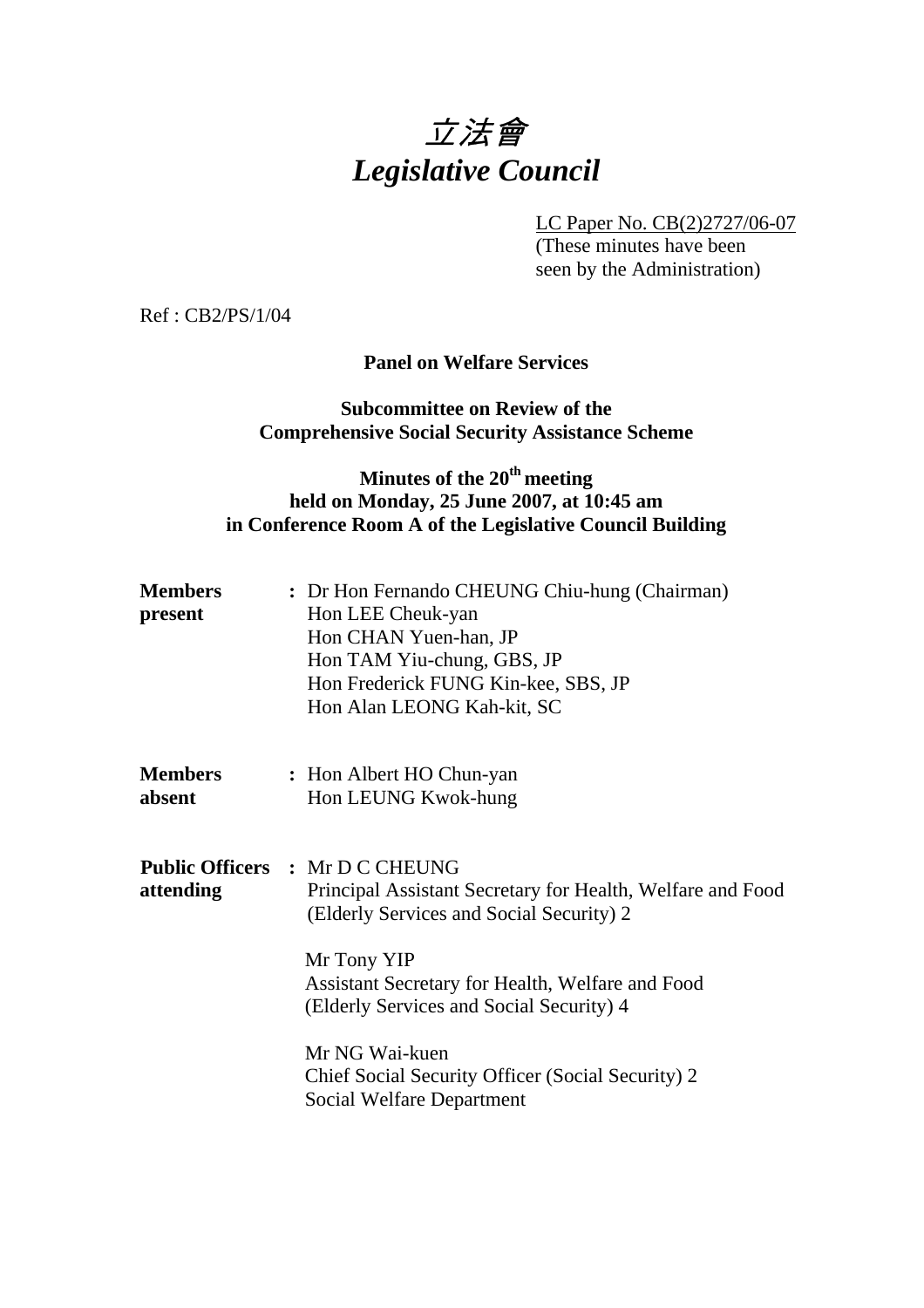**by invitation** 

**Deputations** : Society for Community Organization

Ms LEUNG Mei-kuen Community Organizer

Ms TSANG Sau-mui

Elderly Rights League (HK)

Mr TAM Kit Community Organizer

The Against Elderly Abuse of Hong Kong

Ms Kennex YUE Chief Executive Director

Mr Bernard TANG Supervisor

Concerning CSSA Review Alliance

Mr LEE Tai-shing Community Organizer

Mr HUI Yat-hau Member

Hong Kong Association for the Survivors of Women Abuse (Kwan Fook)

Ms LIU Ngan-fung Chairman

Ms LAU Hing-fu Member

The Chinese Grey Power

Ms Joan LEE **Organizer** 

Mr CHENG Bill Member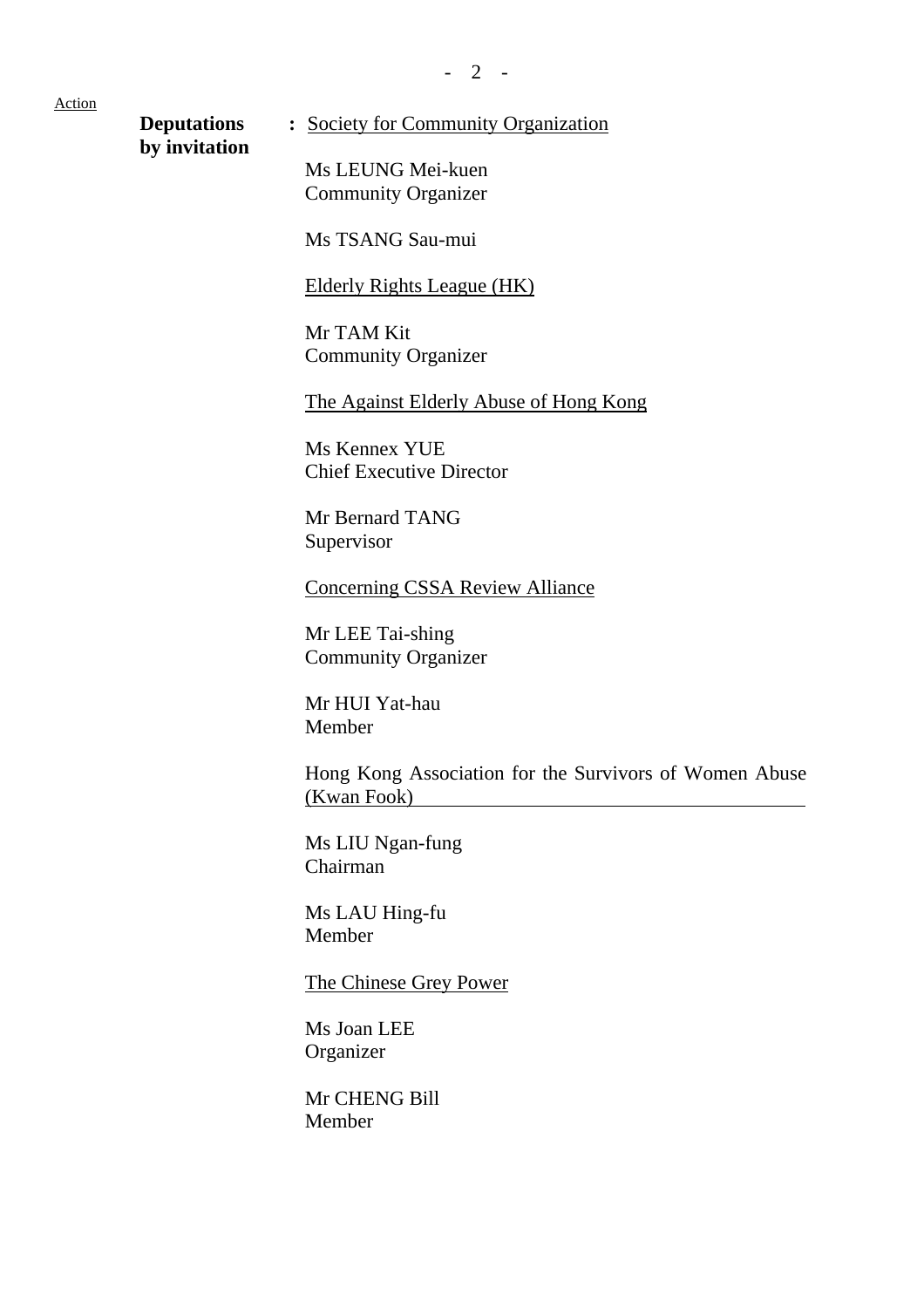| Action                        | 爭取長者福利聯合行動組                                      |
|-------------------------------|--------------------------------------------------|
|                               | Mr MAK Kai-yeung<br>Elderly representative       |
|                               | <b>Association for the Rights of the Elderly</b> |
|                               | Ms Brenda SO<br><b>External Vice Chairperson</b> |
| <b>Clerk</b> in<br>attendance | : Miss Betty MA<br>Chief Council Secretary (2) 4 |
| <b>Staff</b> in<br>attendance | : Ms Maisie LAM<br>Council Secretary (2) 2       |
|                               | Miss Maggie CHIU<br>Legislative Assistant (2) 4  |
|                               |                                                  |

**I. Medical needs of elderly Comprehensive Social Security Assistance recipients**  [LC Paper Nos. CB(2)2193/06-07(01), CB(2)2244/06-07(01) and

- 3 -

CB(2)2255/06-07(01)]

1. The Subcommittee deliberated (Index of proceedings attached at **Annex**).

Views of deputations

2. The Subcommittee received views from eight deputations on the medical needs of elderly Comprehensive Social Security Assistance (CSSA) recipients. The major views are summarised below –

(a) given that most elderly CSSA recipients preferred Chinese medicine treatment, the provision of Chinese medicine service by the Hospital Authority (HA) was far from adequate to meet the demand. The Administration should set up more public Chinese medicine clinics (CMCs) and increase the daily consultation slots in CMCs. The Administration should consider reimbursing the actual expenses on consultation and treatment by private Chinese medicine practitioners to the elderly CSSA recipients;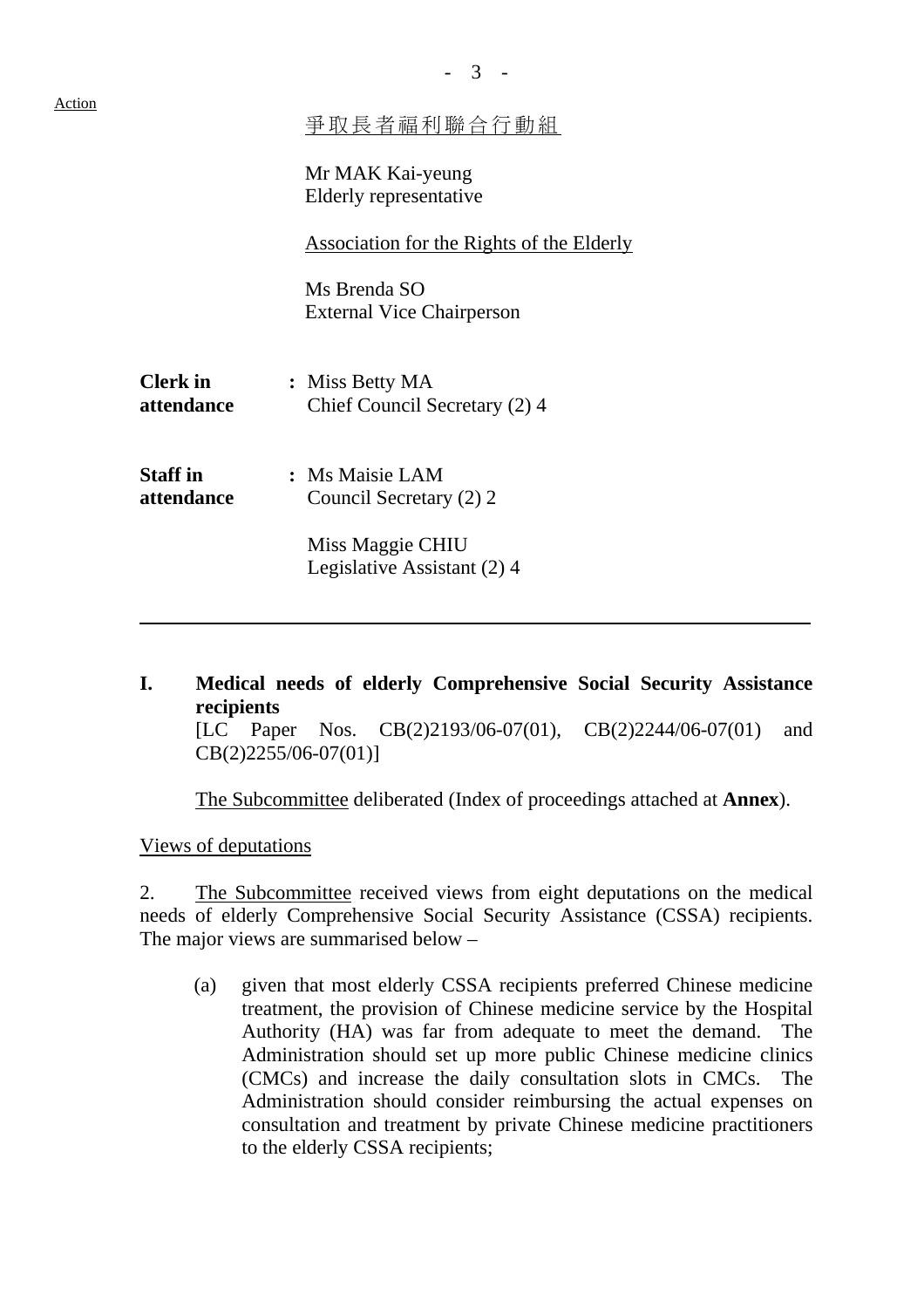- (b) special grants should be provided for elderly CSSA recipients to cover the travelling expenses incurred for seeking treatment at CMCs and the additional electricity charges incurred in using the respiratory and other medical appliances at home;
- (c) many elderly CSSA recipients with episodic illness had difficulties in using the automated telephone booking system for the public general-outpatient (GOP) clinics. As such, the Administration should consider adding a manually-operated telephone booking system for elderly patients;
- (d) given that some elderly CSSA recipients had to wait for two to three years for attending the first consultation appointment for receiving public specialist out-patient (SOP) service, the Administration should take measures to shorten the unduly long waiting time;
- (e) the Administration should consider allocating specified consultation slots for elderly CSSA patients to enhance their access to GOP and SOP services;
- (f) the introduction of the Standard Drug Formulary by HA since July 2005 had exerted great financial burden on elderly CSSA recipients suffering from chronic illnesses, as they could barely afford the non-standard drugs not included in the Drug Formulary; and
- (g) the Administration should review the adequacy of the existing CSSA standard payment rates and special grants for meeting the basic and special needs of the elderly CSSA recipients.

#### Discussion with the Administration

#### *Chinese medicine treatment*

3. Responding to deputations' views, Principal Assistant Secretary for Health, Welfare and Food (Elderly Services and Social Security)2 (PAS/HWF(ES)2) advised that under the current medical fee waiver mechanism, patients who were recipients of CSSA could obtain free medical treatment at public hospitals and clinics. As such, the Administration did not see the need to further expand the scope for the CSSA Scheme to cover Chinese medicine treatment. PAS/HWF(ES)2 added that Chinese medicine treatment was amply provided by various non-governmental organisations (NGOs) at reasonable and affordable prices at the district level.

4. Some members were of the view that instead of relying on the provision of Chinese medicine service by NGOs, the Administration should set up more public CMCs to meet the demand for Chinese medicine treatment. In addition, the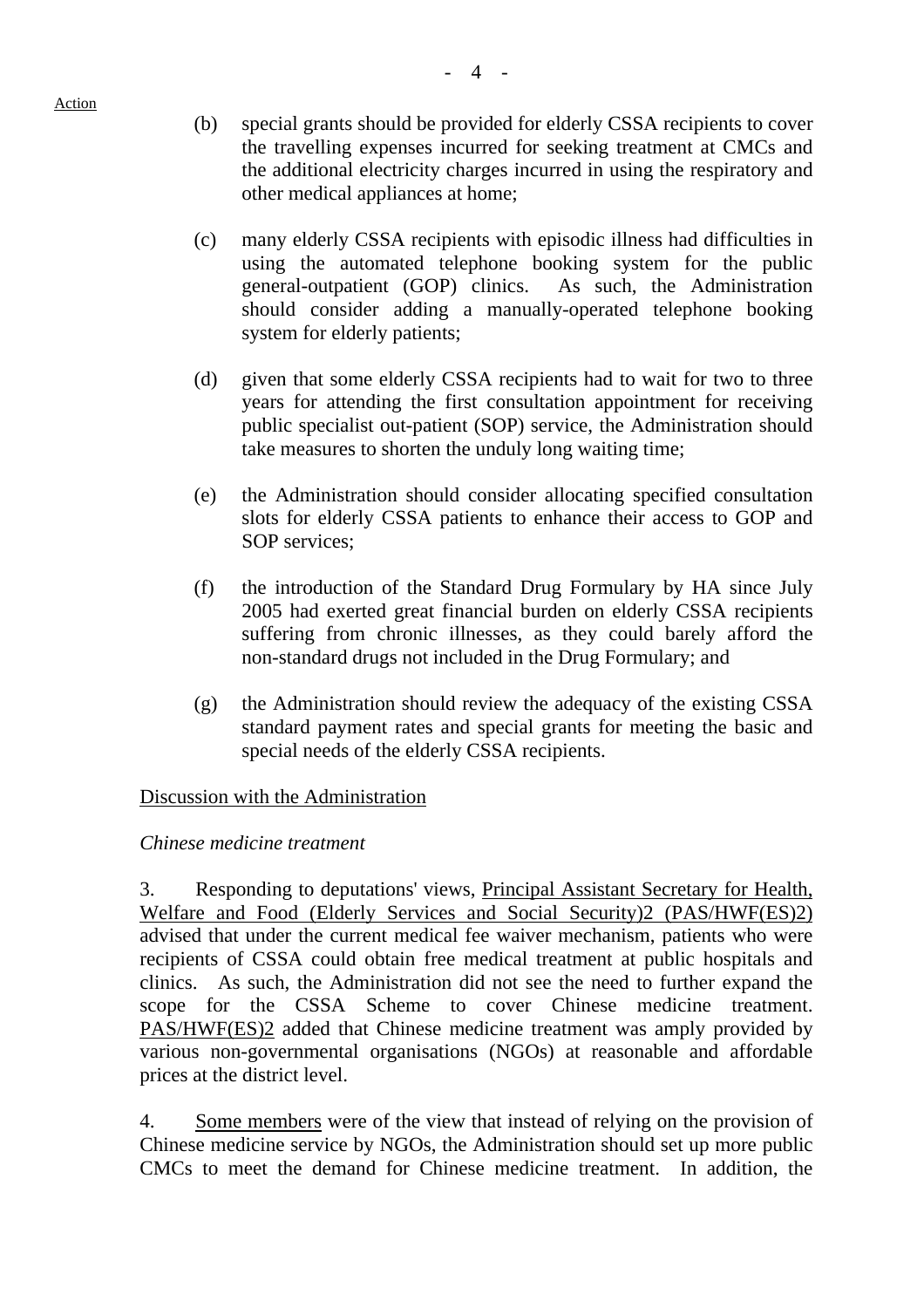Admin

Administration should consider some deputations' suggestion of allocating more CMC consultation slots to the elderly CSSA patients.

5. PAS/HWF(ES)2 stressed that public CMCs were established to develop "evidence-based" Chinese medicine practice and provide training for local graduates. Of the nine existing CMCs, three came into operation in late 2003 and the other six only came on stream by phases in 2006 and early 2007. At present, at least 20% of the consultation places were allocated for CSSA patients, and the fee of \$120 for general consultation with two doses of herbal medicines was waived. The daily consultation slots allocated for CSSA patients in each CMCs varied according to the total consultation places available. The operational experience of the first three CMCs in the past three years showed that the daily patient attendance was in the range of 80 to 140.

6. The Chairman asked for a breakdown of the daily patient attendance of CMCs, in particular the number of elderly patients who were on CSSA and those who were not. PAS/HWF(ES)2 said that he would convey the request to HA and provide members with the information, if available. The Chairman took the view that to ensure the adequate provision of Chinese medicine service to meet the demand fully from the elderly, the Administration should study the profile of elders receiving consultation and treatment from CMCs.

*CSSA payments for elderly recipients* 

7. Some members considered that the standard payment rates for the CSSA elders were inadequate to meet their medical needs. Many had to cut down their expenses on food items in order to save money for meeting the medical expenses. These members suggested that reimbursement should be made to the elderly CSSA recipients for consultation and treatment by private Chinese medicine practitioners.

8. Responding to members' views and suggestions, the Administration made the following points –

- (a) the monthly standard payment rates for CSSA elders had been increased by \$380 since 1 April 1998 to cater for their psycho-social needs such as eating-out, medication, and other social activities. Subject to medical recommendation, special grants would also be provided for CSSA recipients to meet their specific medical needs, such as payments to cover the cost of medically-recommended diet and medical appliances; and
- (b) CSSA recipients could obtain free medical treatment at public hospitals and clinics, and did not have to pay for the drug charges included in the standard fees and charges of HA's services. While some patients would require treatment of non-standard drugs not included in the Drug Formulary, HA would provide financial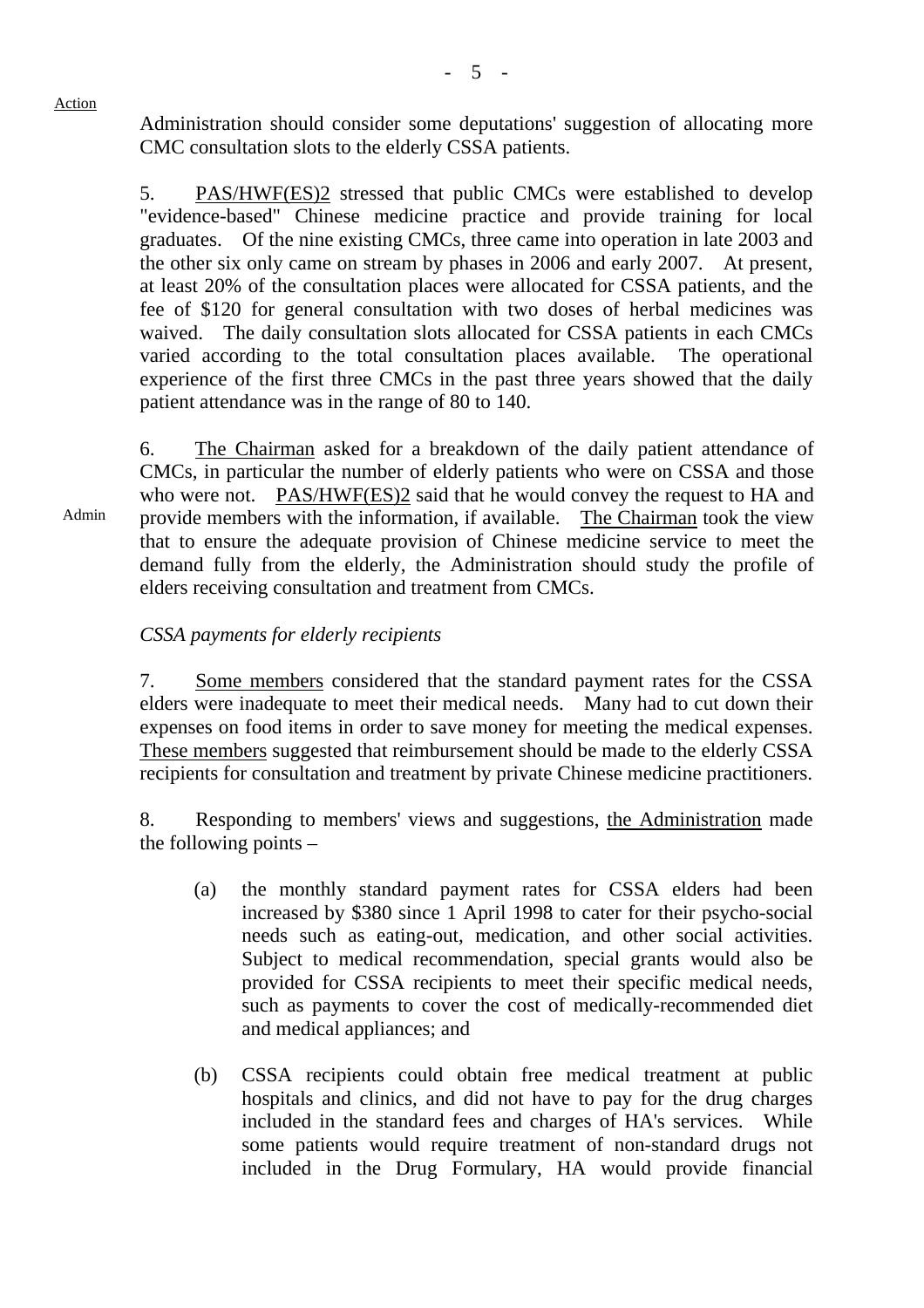assistance via the Samaritan Fund for the needy patients, including CSSA recipients, to ensure that no one would be denied treatment because of lack of means.

#### *Improvements to the medical services for the elderly*

9. In view of the ageing population, some members strongly called upon the Administration to address the problem of inadequate medical services for the needy elders, irrespective of whether they were CSSA recipients. These members made the following suggestions for the Administration's consideration –

- (a) additional resources should be allocated to public hospitals and clinics to shorten the waiting time for first appointment for SOP service and improve the operation of the automated telephone booking system for GOP clinics:
- (b) instead of providing financial assistance through the Samaritan Fund for the needy patients to purchase non-standard drugs, drugs that had proven to be of significant benefits to patients but extremely expensive for HA to provide as part of its subsidised service should be included in the Drug Formulary;
- (c) in the event that a medical savings accounts scheme was introduced, elders of little or no financial means should be exempted from the scheme; and
- (d) a universal retirement protection scheme should be introduced without further delay to prevent the elderly from falling into poverty.

10. PAS(ES)2 responded that HA had introduced the automated telephone booking system for GOP clinics with a view to improving the crowded queuing and waiting conditions in the clinics; HA had also enhanced the consultation scheduling arrangement for chronic patients, many of whom were elders. The operation of the automated telephone booking system would be reviewed from time to time and improvements would be made as appropriate. As regards the Drug Formulary, it had been introduced to standardise drug utilisation in all HA hospitals and clinics to ensure equitable access to cost effective drugs of proven efficacy and safety. Review of the drugs listed in the Formulary would be conducted from time to time.

Admin 11. PAS/HWF(ES)2 pointed out that the issues of concern raised by members would come under the purview of the new Food and Health Bureau. He undertook to convey members' views and suggestions relating to the provision of medical services for the needy elders to HA and the departments concerned for consideration.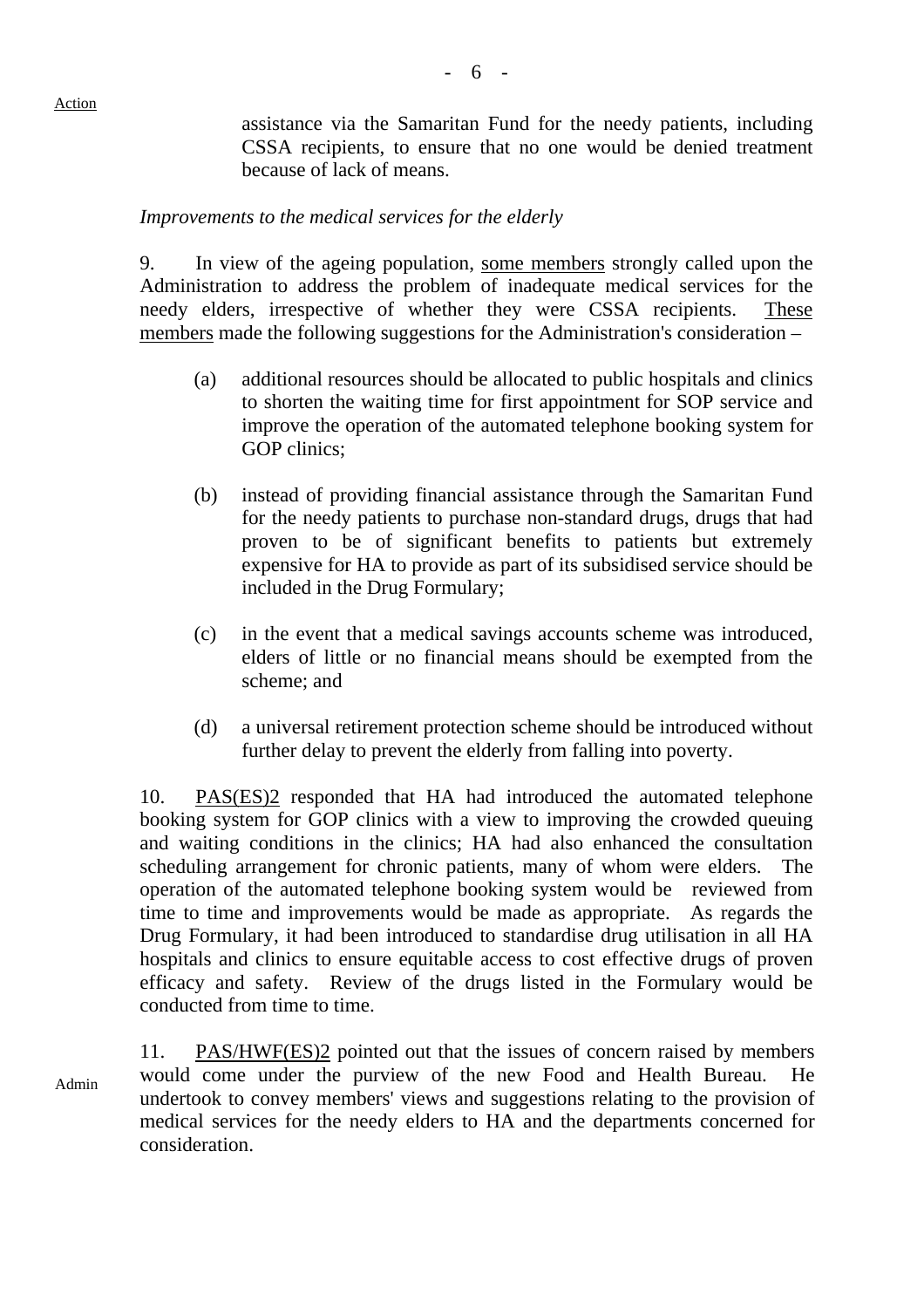12. As for the care and support services for the elders, PAS/HWF(ES)2 said that the Administration had invested heavily in elderly services in the past years. The Administration had allocated additional resources for strengthening elderly care and support services which included enhancing the efforts in reaching out to singleton and hidden elders and the support for elderly hospital discharges.

13. The Chairman said that apart from strengthening medical services for the elders, the Administration should enhance the residential care services for the elderly. He said that discussion on issues relating to the support and care services for the elderly would be followed up by the Panel on Welfare Services in the next session.

## **II. Any other business**

14. There being no other business, the meeting ended at 12:27 pm.

Council Business Division 2 Legislative Council Secretariat 19 September 2007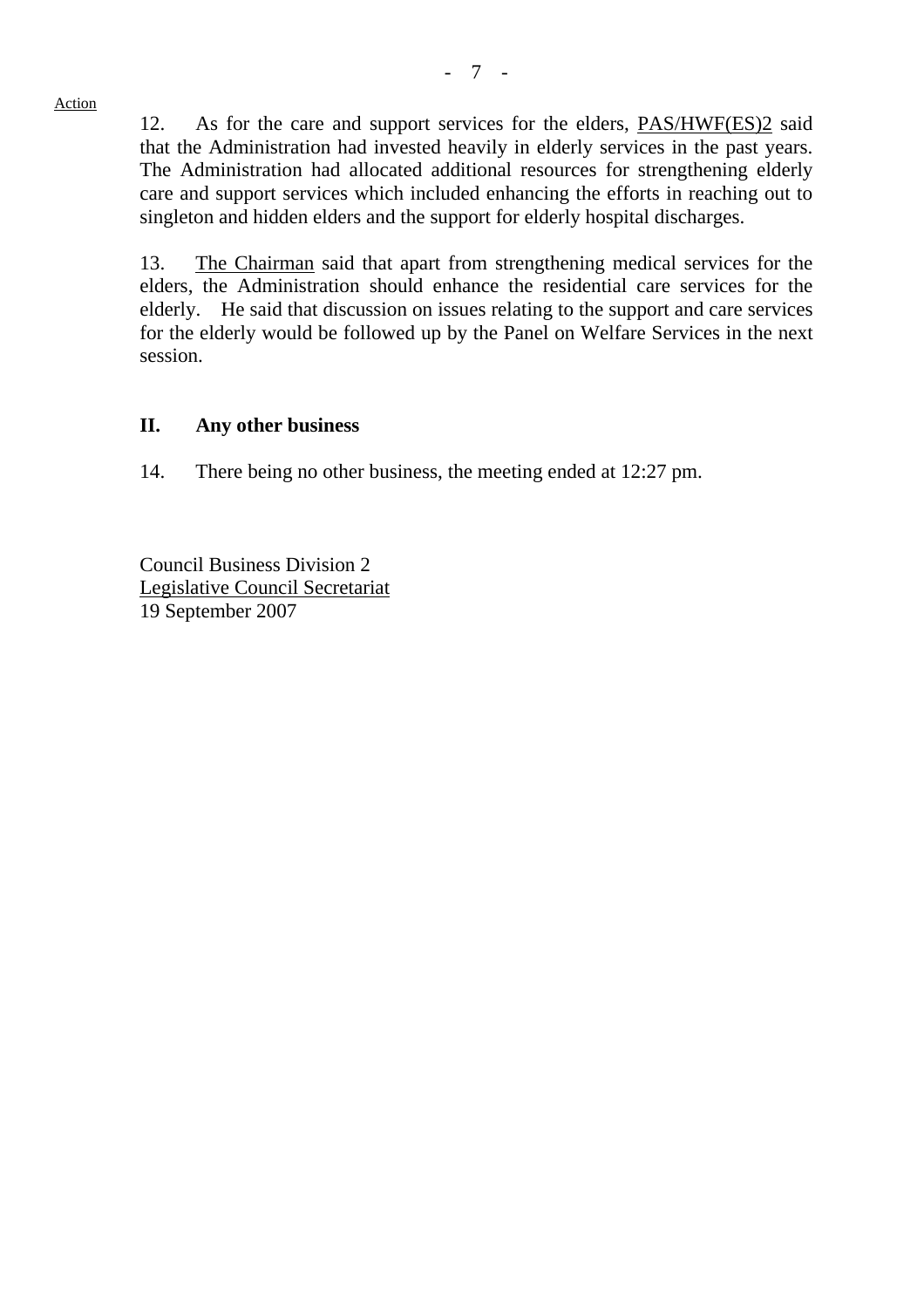# **Proceedings of the 20th meeting of the Subcommittee on Review of the Comprehensive Social Security Assistance Scheme on Monday, 25 June 2007, at 10:45 am in Conference Room A of the Legislative Council Building**

| <b>Time marker</b> | S <sub>p</sub> e <sub>aker</sub> (s)                                        | Subject(s)                                                                                                                                                                                                                                                    | <b>Action</b><br>required |
|--------------------|-----------------------------------------------------------------------------|---------------------------------------------------------------------------------------------------------------------------------------------------------------------------------------------------------------------------------------------------------------|---------------------------|
| $000000 - 000307$  | Chairman                                                                    | Opening remarks                                                                                                                                                                                                                                               |                           |
| $000308 - 000659$  | Administration                                                              | Briefing on the Administration's paper on the<br>provision of medical services to elderly recipients<br>under the Comprehensive Social Security Assistance<br>Scheme<br>(CSSA)<br>[LC]<br>Paper<br>No.<br>$CB(2)2193/06-07(01)]$                              |                           |
| $000700 - 001210$  | Society for Community<br>Organization                                       | Presentation of views by Society for Community<br>Organization [LC Paper No. CB(2)2272/06-07(01)]                                                                                                                                                             |                           |
| $001211 - 001442$  | <b>Elderly Rights League</b><br>(HK)                                        | Presentation of views by Elderly Rights League (HK)<br>[LC Paper No. CB(2)2272/06-07(01)]                                                                                                                                                                     |                           |
| $001443 - 001924$  | The Against Elderly<br>Abuse of Hong Kong                                   | Presentation of views by The Against Elderly Abuse<br>of Hong Kong [LC Paper No. CB(2)2244/06-07(01)]                                                                                                                                                         |                           |
| $001925 - 002345$  | Concerning CSSA Review<br>Alliance                                          | Presentation of views by Concerning CSSA Review<br>Alliance [LC Paper No. CB(2)2272/06-07(02)]                                                                                                                                                                |                           |
| $002346 - 002801$  | Hong Kong Association<br>for the Survivors of<br>Women Abuse (Kwan<br>Fook) | Presentation of views by Kwan Fook [LC Paper No.<br>CB(2)2272/06-07(03)]                                                                                                                                                                                      |                           |
| $002802 - 003233$  | The Chinese Grey Power                                                      | Presentation of views by The Chinese Grey Power<br>[LC Paper No. CB(2)2255/06-07(01)]                                                                                                                                                                         |                           |
| $003234 - 003531$  | 爭取長者福利聯合行動組                                                                 | Presentation of views by 爭取長者福利聯合行動組                                                                                                                                                                                                                          |                           |
| $003532 - 003805$  | Association for the Rights<br>of the Elderly                                | Presentation of views by Association for the Rights of<br>the Elderly                                                                                                                                                                                         |                           |
| $003806 - 004632$  | Chairman<br>Administration                                                  | Administration's response to the deputations' views,<br>highlighting that -                                                                                                                                                                                   |                           |
|                    |                                                                             | the number of public Chinese medicine clinics<br>(a)<br>(CMCs) would be increased from nine at<br>present to 12 by mid 2008 and 14 by early 2009.<br>The daily patient attendance for each of the first<br>three CMCs was in the range of about 80 to<br>140; |                           |
|                    |                                                                             | at present, at least 20% of the consultation slots<br>(b)<br>were allocated to CSSA recipients with fees and<br>charges waived;                                                                                                                               |                           |
|                    |                                                                             | <b>CMCs</b><br>(c)<br>number<br>of<br>operated<br>by<br>a<br>non-governmental organisations (NGOs) were<br>offering free or low-cost Chinese medicine<br>service to those in need, such as the Hong Kong                                                      |                           |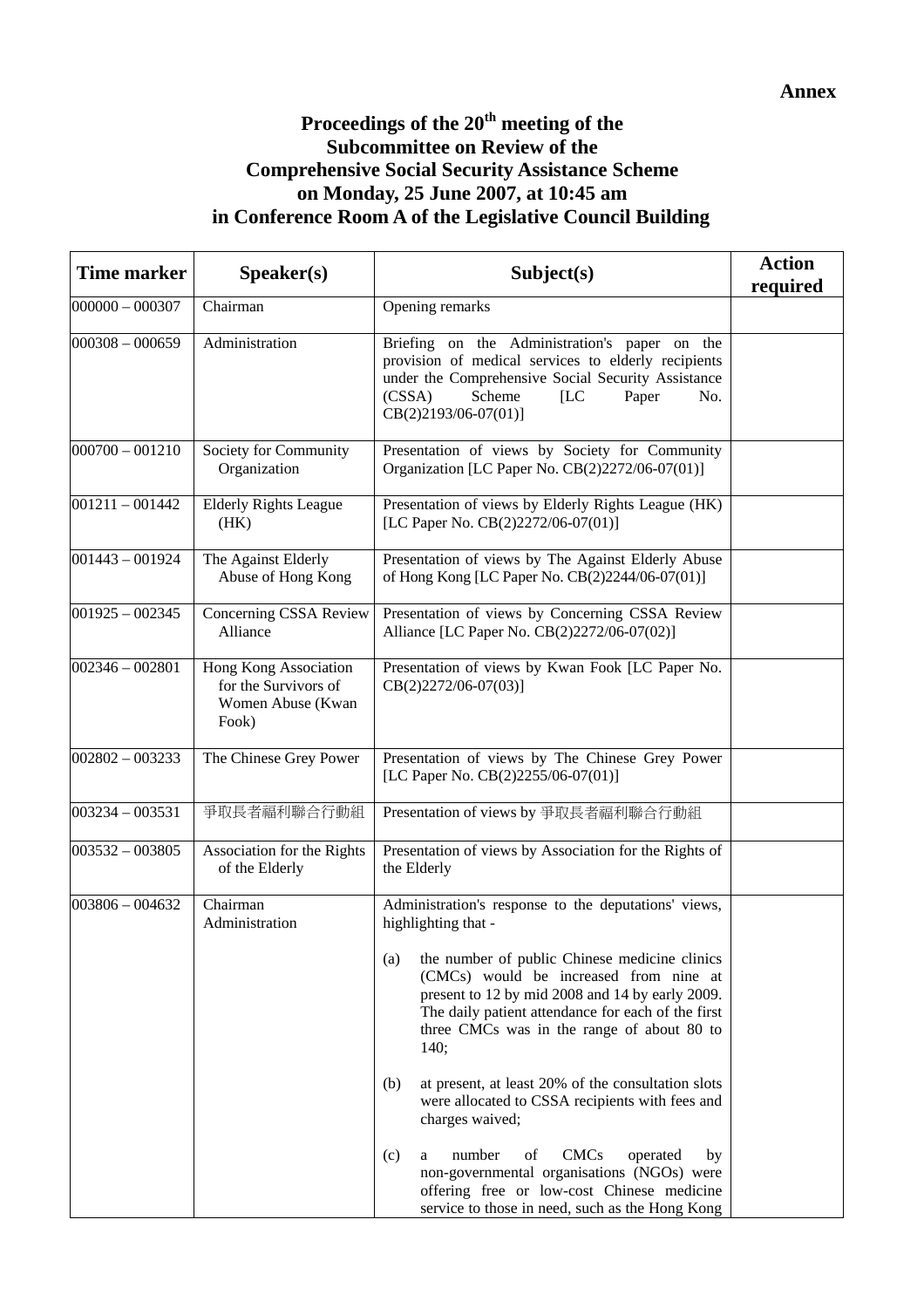| <b>Time marker</b> | $Speaker(s)$                         | Subject(s)                                                                                                                                                                                                                                                                                                  | <b>Action</b><br>required |
|--------------------|--------------------------------------|-------------------------------------------------------------------------------------------------------------------------------------------------------------------------------------------------------------------------------------------------------------------------------------------------------------|---------------------------|
|                    |                                      | Federation of Trade Unions, Caritas - Hong<br>Kong and Christian Family Service Centre;                                                                                                                                                                                                                     |                           |
|                    |                                      | CSSA elder recipients were entitled to special<br>(d)<br>grants to meet needs such as glasses, medical<br>and surgical appliances on a reimbursement<br>basis, and special diet allowance would be<br>provided on the medical recommendation of a<br>doctor of a public hospital or clinic;                 |                           |
|                    |                                      | the introduction of the automated telephone<br>(e)<br>booking service in October 2006 was to address<br>the crowded waiting condition in public general<br>out-patient (GOP) clinics. HA had stepped up<br>publicity and education to the elderly patients<br>on the use of the service; and                |                           |
|                    |                                      | (f)<br>a triage system was in place to shorten the<br>waiting time for new patients seeking specialist<br>out-patient treatment                                                                                                                                                                             |                           |
| $004633 - 005414$  | Chairman                             | Views of Miss CHAN Yuen-han that -                                                                                                                                                                                                                                                                          |                           |
|                    | Miss CHAN Yuen-han<br>Administration | the Administration should address the problem<br>(a)<br>of inadequate medical services for the needy<br>elders, including CSSA recipients and those not<br>on CSSA;                                                                                                                                         |                           |
|                    |                                      | the Administration should step up its efforts to<br>(b)<br>support the elders with little or no financial<br>To prevent the elderly population from<br>means.<br>falling into poverty, a universal retirement<br>protection scheme should be introduced without<br>further delay;                           |                           |
|                    |                                      | a subcommittee be set up under the Panel on<br>(c)<br>Welfare Services in the next session to study the<br>long-term care needs for the elderly; and                                                                                                                                                        |                           |
|                    |                                      | Principal Officials of the next Administration<br>(d)<br>should be invited to brief the Subcommittee on<br>its work plan to alleviate the problems faced by<br>the needy elderly                                                                                                                            |                           |
|                    |                                      | The Administration's response that in consultation<br>with the Elderly Commission, efforts had been and<br>would continue to be made to strengthen the support<br>for elders, including enhancing efforts to outreach the<br>frail or hidden elders and provide them with the<br>necessary support services |                           |
| $005415 - 005752$  | Chairman                             | Views of Mr TAM Yiu-chung that -                                                                                                                                                                                                                                                                            |                           |
|                    | Mr TAM Yiu-chung                     | the Administration must look squarely at the<br>(a)<br>difficulties encountered by the elderly patients<br>in seeking medical treatment at public hospitals<br>and clinics, with a view to ensuring that they<br>could receive timely and affordable treatment;<br>and                                      |                           |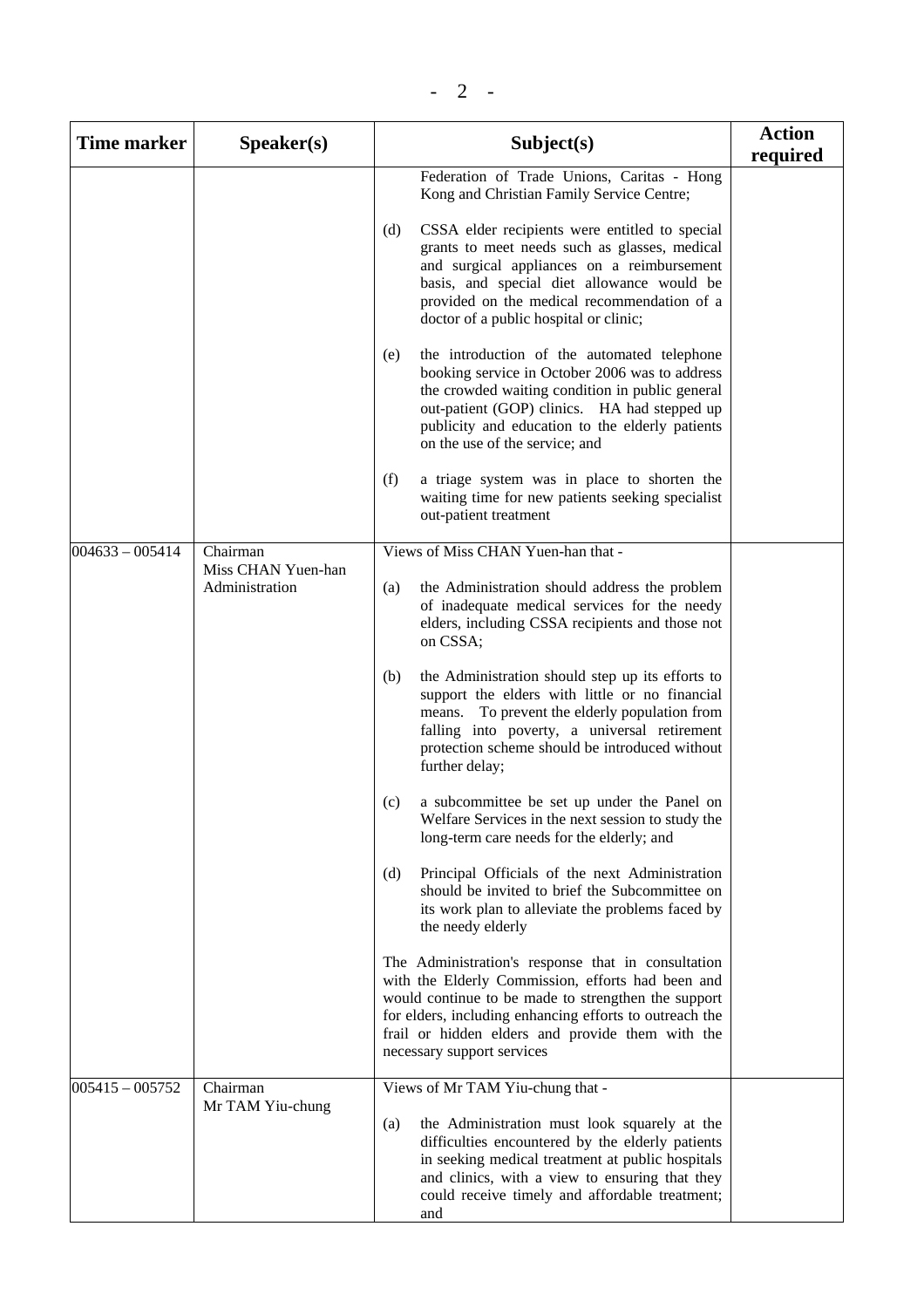| <b>Time marker</b> | Speaker(s)                                           | Subject(s)                                                                                                                                                                                                                                                                                                             | <b>Action</b><br>required                                 |
|--------------------|------------------------------------------------------|------------------------------------------------------------------------------------------------------------------------------------------------------------------------------------------------------------------------------------------------------------------------------------------------------------------------|-----------------------------------------------------------|
|                    |                                                      | in the event that a medical savings accounts<br>(b)<br>scheme was introduced, elders with no financial<br>means should be exempted from the scheme                                                                                                                                                                     |                                                           |
|                    |                                                      | The Administration undertook to convey Mr TAM's<br>views on healthcare financing to the new Food and<br>Health Bureau for consideration                                                                                                                                                                                | Admin to follow<br>up (para. 11 of the<br>minutes refers) |
| $005753 - 010105$  | Chairman<br>The Chinese Grey Power<br>Administration | Follow-up discussion on whether the Administration<br>would consider reimbursing the actual costs incurred<br>by the elderly CSSA recipients for receiving treatment<br>at private CMCs and purchasing medical items                                                                                                   |                                                           |
| $010106 - 010330$  | Chairman<br>Administration                           | Views of the Chairman that the cost for providing fee<br>waiver for all elderly CSSA recipients receiving<br>treatment at public CMCs, if implemented, would<br>partly be offset by a corresponding reduction in the<br>number of CSSA recipients receiving western medical<br>service at public clinics and hospitals |                                                           |
|                    |                                                      | The Administration reiterated that public CMCs and<br>the free or low-cost Chinese medicine services<br>provided by various NGOs as well as the flexibility<br>of using monthly standard payments under the CSSA<br>Scheme could meet the psycho-social needs of the<br>elder recipients                               |                                                           |
| $010331 - 010823$  | Chairman<br>Administration                           | The Chairman's enquiry whether there were drugs that<br>were frequently prescribed to CSSA elder recipients<br>but not included in the HA Drug Formulary or<br>subsidized under the Samaritan Fund                                                                                                                     |                                                           |
|                    |                                                      | The Administration's advice that the Social Welfare<br>Department (SWD) did not have the information on<br>hand, and the remarks that -                                                                                                                                                                                |                                                           |
|                    |                                                      | patients on CSSA were eligible for fee waiver<br>(a)<br>for receiving treatment at public hospitals and<br>clinics, which covered the consultation fee as<br>well as the medication charges for drugs listed<br>in the Formulary;                                                                                      |                                                           |
|                    |                                                      | having regard to the principle of equitable and<br>(b)<br>rational use of public resources, non-standard<br>drugs were not included in the Drug Formulary;<br>and                                                                                                                                                      |                                                           |
|                    |                                                      | HA would provide financial assistance via the<br>(c)<br>Samaritan Fund for the needy patients,<br>including CSSA recipients, to ensure that no<br>one would be denied treatment because of lack<br>of means                                                                                                            |                                                           |
| $010824 - 011342$  | Chairman<br>Miss CHAN Yuen-han                       | Views of Miss CHAN Yuen-han that some expensive<br>but clinically proven effective drugs merited inclusion<br>in the Drug Formulary, as these drugs had less side<br>effect                                                                                                                                            |                                                           |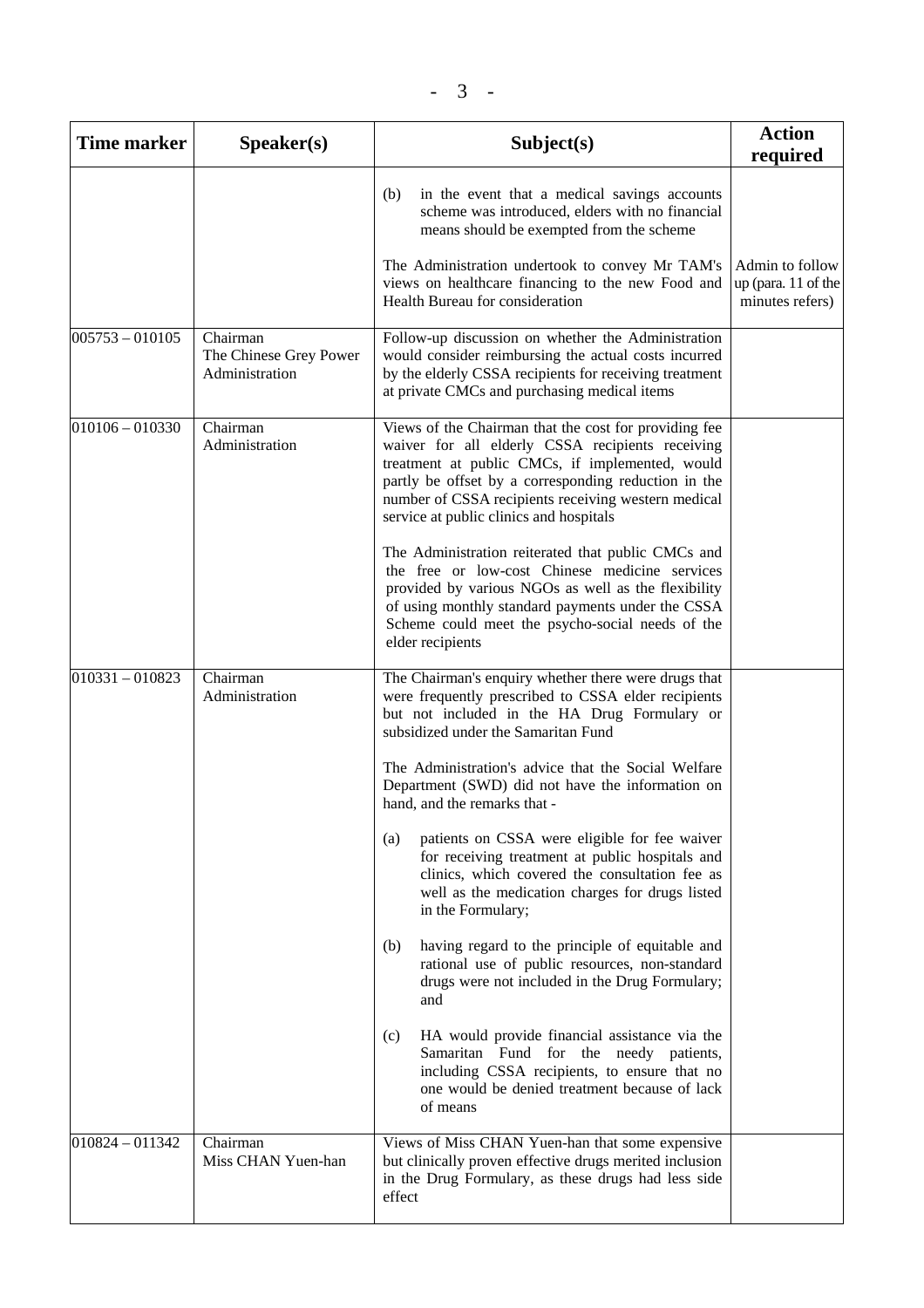| Time marker       | Speaker(s)                                                              | Subject(s)                                                                                                                                                                                                                                                                                                                                                                                                                                                                                                                                                                                                                                                                                                                                                                                                                                                | <b>Action</b><br>required                                 |
|-------------------|-------------------------------------------------------------------------|-----------------------------------------------------------------------------------------------------------------------------------------------------------------------------------------------------------------------------------------------------------------------------------------------------------------------------------------------------------------------------------------------------------------------------------------------------------------------------------------------------------------------------------------------------------------------------------------------------------------------------------------------------------------------------------------------------------------------------------------------------------------------------------------------------------------------------------------------------------|-----------------------------------------------------------|
|                   |                                                                         | Views of Miss CHAN Yuen-han and the Chairman<br>that the next Administration should discuss with the<br>Subcommittee ways and timetable to take care of the<br>various needs of the elders of little or no financial<br>means                                                                                                                                                                                                                                                                                                                                                                                                                                                                                                                                                                                                                             |                                                           |
| $011343 - 011527$ | Chairman                                                                | The Chairman's concern about the inadequate<br>consultation places allocated to CSSA recipients in<br>the existing nine public CMCs                                                                                                                                                                                                                                                                                                                                                                                                                                                                                                                                                                                                                                                                                                                       |                                                           |
| $011528 - 011849$ | Chairman<br>Concerning CSSA Review<br>Alliance                          | Request for reimbursing the actual cost incurred by<br>the elderly CSSA recipients in purchasing drugs or<br>other items for medical treatment                                                                                                                                                                                                                                                                                                                                                                                                                                                                                                                                                                                                                                                                                                            |                                                           |
| $011850 - 011944$ | Chairman<br>Association for the Rights<br>of the Elderly                | Assessment criteria and approving mechanism of the<br>Samaritan Fund                                                                                                                                                                                                                                                                                                                                                                                                                                                                                                                                                                                                                                                                                                                                                                                      |                                                           |
| $011945 - 012137$ | Chairman<br>Administration                                              | The Chairman's view that the provision of medical<br>services for the elderly was far from satisfactory to<br>meet their basic medical needs                                                                                                                                                                                                                                                                                                                                                                                                                                                                                                                                                                                                                                                                                                              |                                                           |
|                   |                                                                         | The Administration undertook to convey the concerns<br>and suggestions raised by members and deputations at<br>the meeting to HA and the departments concerned for<br>consideration                                                                                                                                                                                                                                                                                                                                                                                                                                                                                                                                                                                                                                                                       | Admin to follow<br>up (para. 11 of the<br>minutes refers) |
| $012138 - 012656$ | Chairman<br>The Against Elderly<br>Abuse of Hong Kong<br>Administration | Concern about the processing time taken by SWD to<br>approve applications for special diet allowance<br>The Administration's advice that depending on the<br>merits of individual cases and the medical<br>recommendation, special grant could be provided to<br>cover the electricity charges arising from the use of<br>the specified appliances to meet the medical needs of<br>the CSSA recipients                                                                                                                                                                                                                                                                                                                                                                                                                                                    |                                                           |
| $012657 - 013533$ | Chairman<br>Society for Community<br>Organization<br>Administration     | Discussion on the following suggestions made by the<br>Society for Community Organization -<br>the number of the consultation slots of each<br>(a)<br>public CMCs allocated to the CSSA recipients<br>should be determined according to the number<br>of elders on CSSA or needy elders in the<br>district;<br>regular review should be conducted to assess<br>(b)<br>the demand of CSSA recipients for the medical<br>services offered by the public CMCs;<br>more resources should be allocated to enhance<br>(c)<br>primary medical care for the public by, say,<br>expanding the services of the Elderly Health<br>Centres and shortening the waiting time for<br>public GOP service; and<br>in view of the difficulties encountered by the<br>(d)<br>elderly in using the telephone booking system<br>for GOP service, the Administration should set |                                                           |